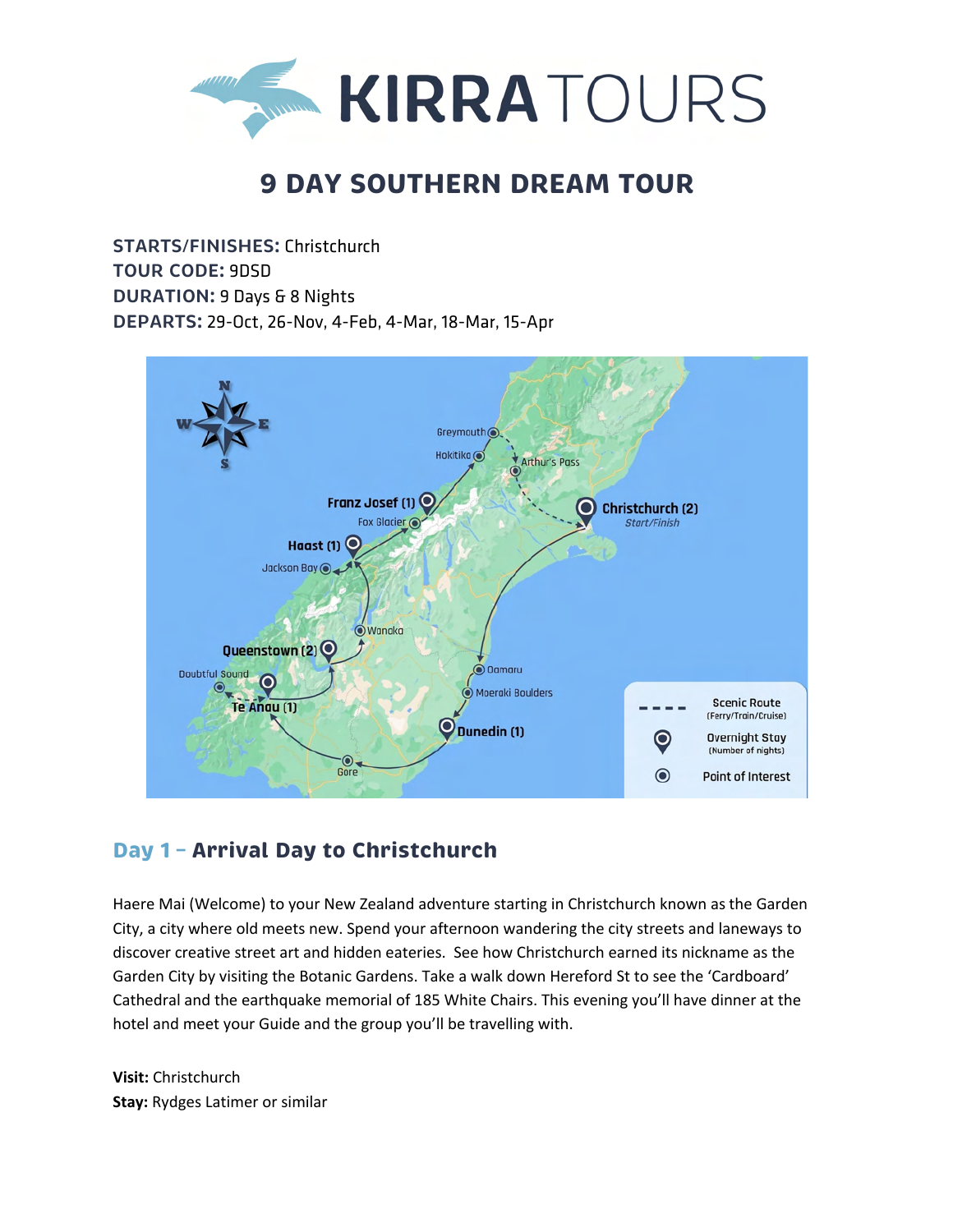

**Meals:** Dinner\*

*\*Arrival time dependent*

# **Day 2 – Christchurch to Dunedin**

After breakfast this morning, we'll journey south down the coast and across the Canterbury Plains. We'll pass through the township of Oamaru, home to some of the best-preserved heritage buildings in New Zealand before heading onto the mystical Moeraki Boulders, geological marvels that began to form about 60 million years ago and were exposed by the erosion of sedimentary rocks over time. We'll arrive in Dunedin with plenty of time to make the most of this Scottish City.

**Visit:** Christchurch, Oamaru, Moeraki Boulders, Dunedin **Stay:** Scenic Hotel Dunedin City or similar **Meals:** Breakfast

#### **Day 3 – Dunedin to Te Anau**

We'll visit the iconic Larnach Castle of Dunedin this morning for a stroll through the magnificent gardens before departing for Te Anau. First, we'll make a stop in Gore for a trip to the Illicit Past... Gore's colourful past as a centre for illicit whisky distilling and bootlegging is brought to life at the Hokonui Moonshine Museum. The adventures of the Scottish settlers and their exploits to avoid run-ins with the law are kept alive through dioramas, audio-visuals and artefacts. You can taste Old Hokonui made from the original recipe at the end of your visit, or even take a bottle home with you. Afterwards we drive to Te Anau, the gateway to Fiordland, where we'll spend the evening.

**Stay:** Distinction Luxmore Te Anau or similar **Activity:** Larnach Castle, Hokonui Moonshine Museum **Optional Activities:** Speight's Brewery Tour, Dunedin Train Station **Meals:** Breakfast, Dinner

## **Day 4 – Te Anau via Doubtful Sound to Queenstown**

Depart from Te Anau this morning to Manapouri, where you'll enjoy a leisurely cruise across the lake to West Arm. This is followed by a short coach trip on New Zealand's most expensive road, travelling over Wilmot Pass and pausing along the way to experience the dense Fiordland rainforest and view Doubtful Sound glistening far below. At Deep Cove, board a modern catamaran and allow the majesty and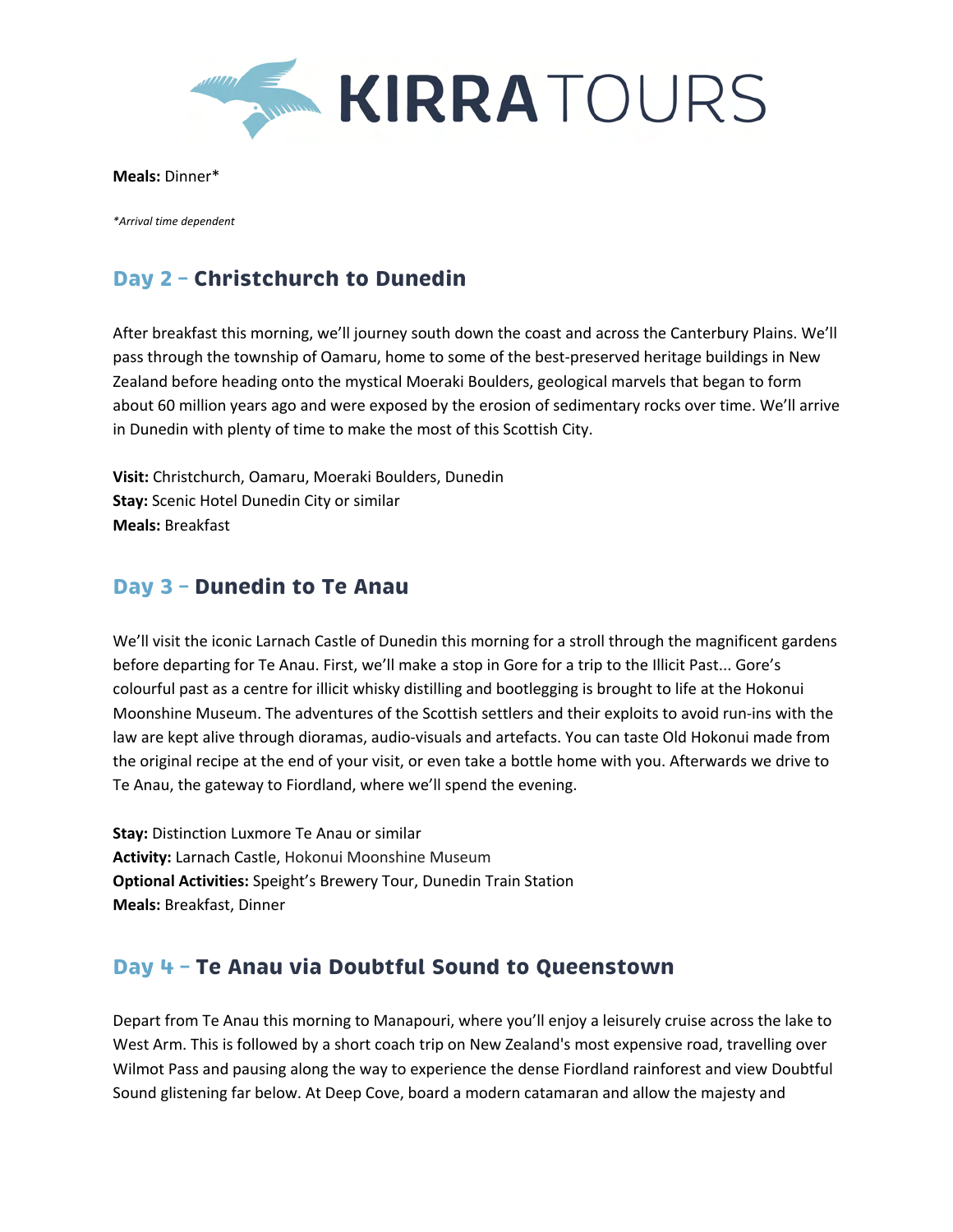

vastness of the fiord to take your breath away. Enjoy the on-board commentary that provides insight into the region's history, flora and fauna as you view spectacular towering mountains and wildlife. Later we'll drive to Queenstown, skirting through lush farmland and around Lake Wakatipu to the picturesque alpine resort of Queenstown.

**Visit:** Lake Manapouri, West Arm, Deep Cove, Doubtful Sound, Queenstown **Stay:** Heritage Queenstown or similar **Activity:** Doubtful Sound Wilderness Cruise **Meals:** Breakfast

### **Day 5 – Day at leisure in Queenstown**

Today is yours to experience New Zealand's adventure capital for yourself. Queenstown boasts an incredible array of activities and your Coach Captain can assist with booking any optional extras you'd like to do. Take a ride on the world famous Shotover Jet Boat, travel to the top of Bob's Peak by gondola for spectacular views, take a tour to the gold mining area of Skippers Canyon, or for the adventurous, try white water rafting or bungy jumping. Alternatively, browse in the many shops and galleries in town or relax at one of the many cafes or bars along the lakefront.

**Stay:** Heritage Queenstown or similar **Meals:** Breakfast

## **Day 6 – Queenstown to Haast via Jackson Bay**

View incredible scenery as you travel through Arrowtown, an area steeped in fascinating history relating to early settlement and the gold mining era. Next, we visit Wanaka, a popular township on the lakes edge with a spectacular mountain backdrop. Then we'll enter Jackson Bay, a spectacular place and one not many people will be able to say they've done! Jackson Bay marks the farthest point of the West Coast's road network. We'll have an amazing West Coast lunch at The Craypot - a quirky, little caravan style restaurant situated on the esplanade before heading towards Haast, our destination for the evening. Tonight, we stay at the Heartland Hotel, a popular local establishment where the locals come to mix and mingle at the Frontier Bar.

**Visit:** Wanaka, Arrowtown, Jackson Bay, Haast **Stay:** Heartland Haast or similar **Meals:** Breakfast, Lunch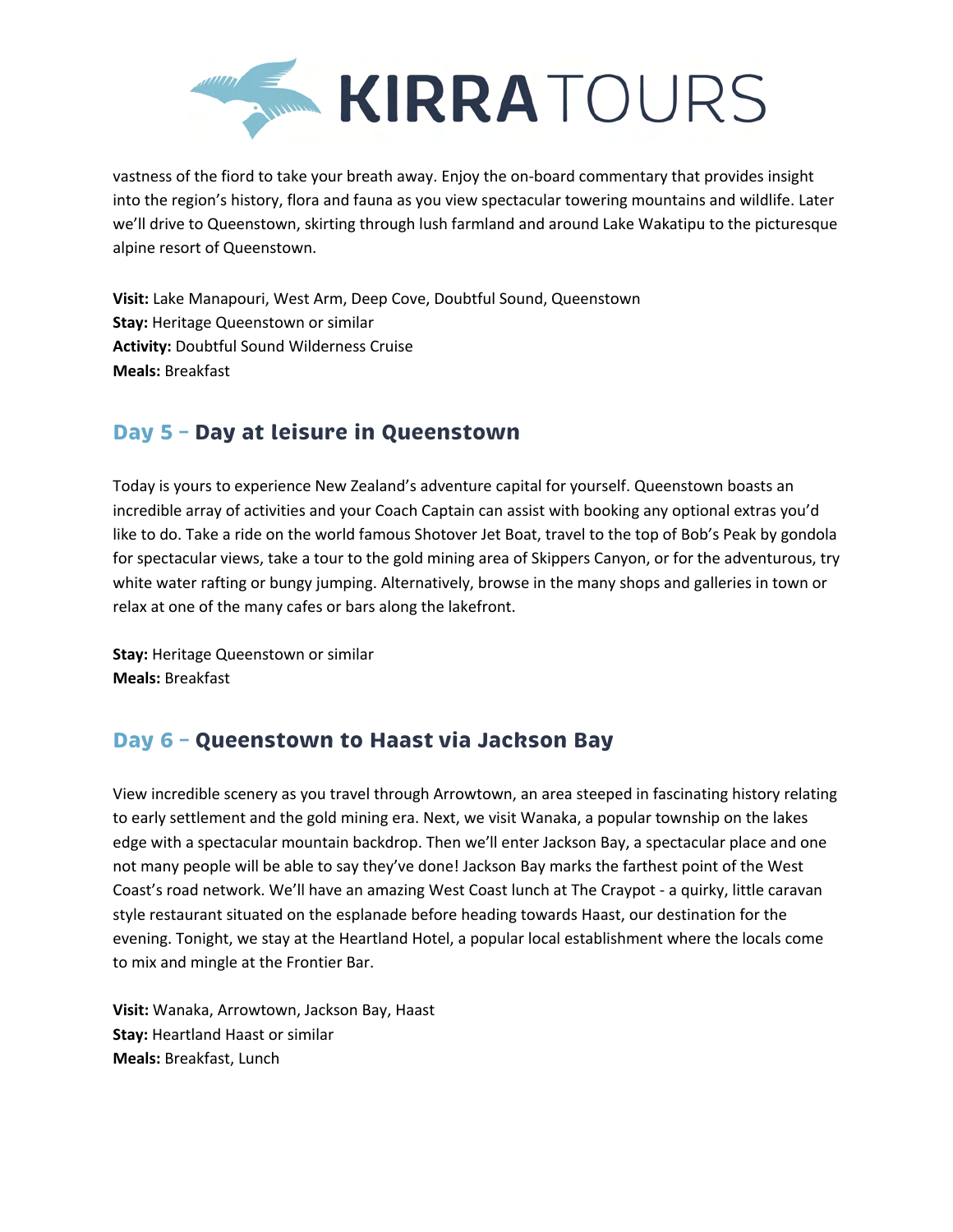

#### **Day 7 – Haast to Franz Josef**

Travel north along the coast of the Westland National Park, home of the Fox and Franz Josef Glaciers. This remarkable part of the country was shaped by the dynamic glaciers and boasts lush temperate rainforest growing beneath towering mountains. We'll stop in Fox Glacier with the option to walk the gentle 2.6km track around Lake Matheson. Nestled amongst ancient forest and famous for mirror views of Aoraki/Mount Cook and Mount Tasman, Lake Matheson is a serene and beautiful place to spend time. This evening we're spending the night in the Franz Josef township, surrounded by lush rainforest and impressive mountains. We'll enjoy a delicious group dinner at the hotel's restaurant, Canavans.

**Visit:** Franz Josef, Fox Glacier, Lake Matheson **Optional Activities:** Glacier Viewpoint **Stay:** Scenic Franz Josef or similar **Meals:** Breakfast, Dinner

## **Day 8 – Franz Josef to Christchurch**

Today you'll travel to the vibrant, artistic town of Hokitika where we'll visit the amazing Greenstone and Glass blowing factories and watch some talented artists at work before continuing on to Greymouth, a historic town known for jade hunting, gold mining and dramatic river floods. One there, you'll make your way to the Greymouth Train Station, where you'll board the Tranzalpine train. Considered to be one of the world's greatest train journeys, prepare to be blown away by these epic vistas of forests, plains and mountains. Upon arrival in Christchurch, you'll be collected by your Guide and transferred to the hotel where your trip ends. We hope you leave with many happy memories of us.

**Visit:** Hokitika, Greymouth, Christchurch **Activity:** Greenstone and Glass Blowing Factory visit, TranzAlpine Train Journey **Meals:** Breakfast

## **Day 9 – Christchurch Departure Day**

The final day is today and your trip comes to an end, enjoy a hearty breakfast and say goodbye to your group and leader. Whether you decide to head home today or to stay in Christchurch for a few extra days, we hope you leave with many happy memories of your trip with us.

**Meals:** Breakfast